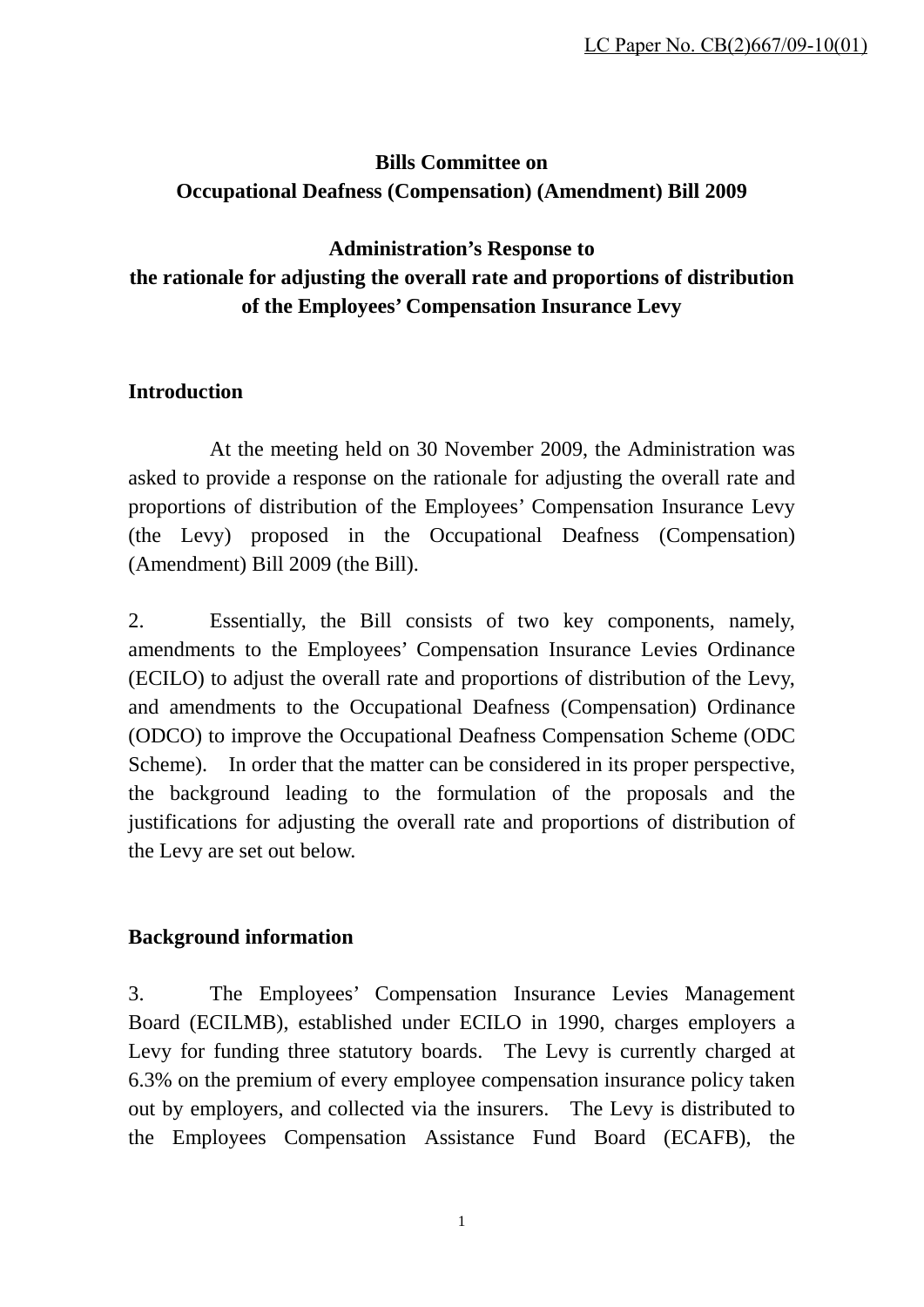Occupational Deafness Compensation Board (ODCB) and the Occupational Safety and Health Council (OSHC) as follows :-

| Statutory body | Proportion of the net resources<br>of the ECILMB to be distributed |
|----------------|--------------------------------------------------------------------|
| ECAFR          | 25/63                                                              |
| ODCR           | 18/63                                                              |
| <b>NSHC</b>    | 20/63                                                              |

4. The Administration keeps under regular review the financial position of the three statutory boards. In a review conducted in 2006, it was found necessary to adjust the proportion of allocation of the Levy to ECAFB and ODCB as ECAFB might face cash flow problems in a few years' time, while ODCB had accumulated a very healthy reserve that would continue growing. Hence, a proposal was worked out for consultation. Under the proposal, the rates of the Levy for distribution to ECAFB would be revised from 2.5% to 3.1%, while that for ODCB would be revised from 1.8% to 0.2%, making room for a downward revision of the overall Levy rate by one percentage point from 6.3% to 5.3%.

5. In the consultation process, while the proposal was supported by stakeholders in general, employee representatives expressed reservations about the extent of the proposed adjustments and the degree of proposed reduction in the overall Levy rate. Employee representatives of the statutory bodies and organisations with an interest in occupational deafness compensation, in particular, registered their disagreement with the extent of the proposed reduction in the proportion of distribution of the Levy to ODCB. They suggested a list of proposed items to improve the ODC Scheme to further benefit persons with occupational deafness.

6. Taking into account the concerns of various stakeholders, LD came up with a revised package of proposals that makes improvements to the ODC Scheme alongside the adjustment of the rate and proportions of distribution of the Levy. Under the revised proposals, the rate of the Levy for distribution to ECAFB would be increased from 2.5% to 3.1% and that to ODCB be reduced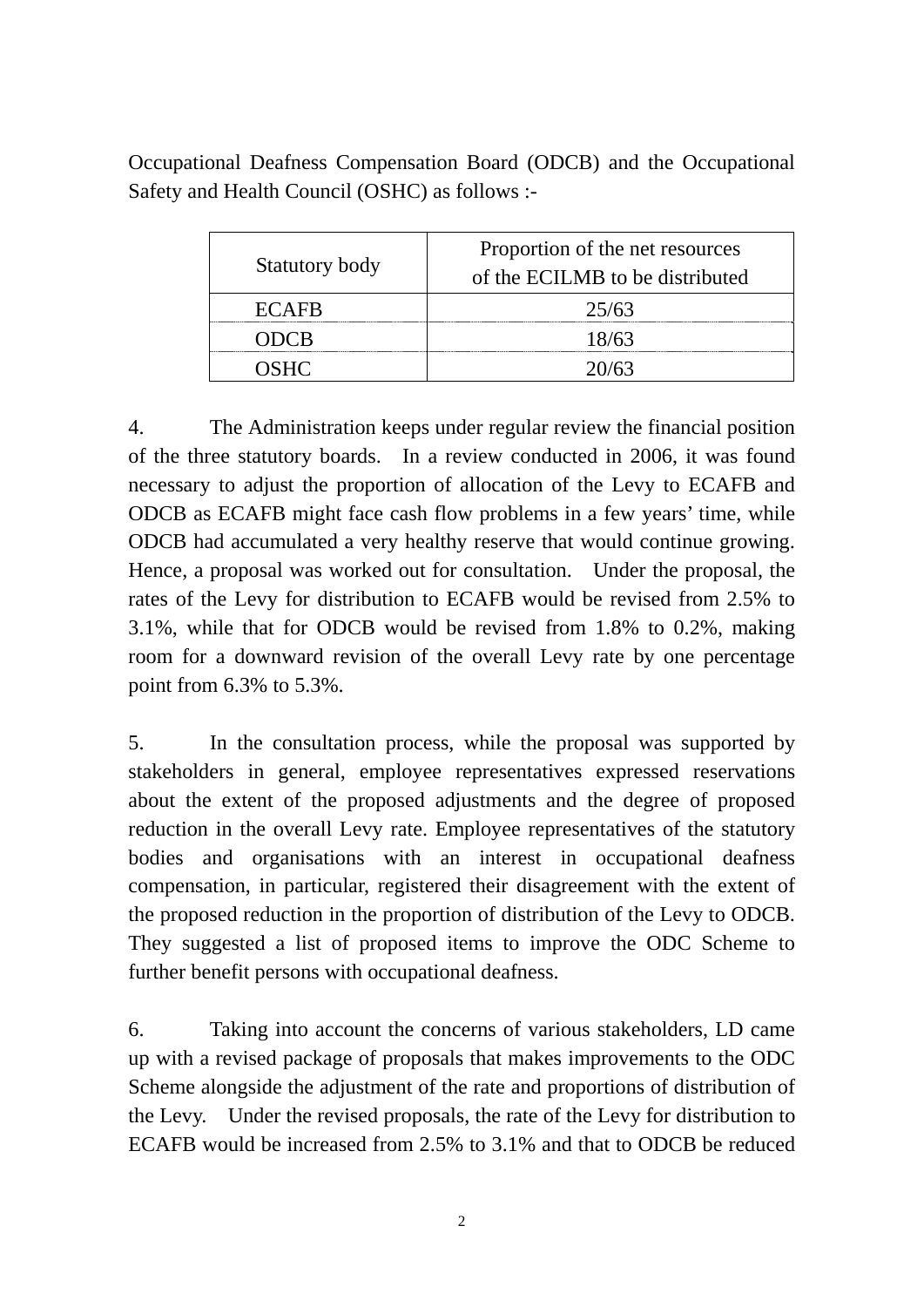from 1.8% to 0.7%. The current Levy rate for OSHC would remain unchanged. As part of the package of changes, it was also proposed that the overall Levy rate be adjusted downwards by 0.5 percentage point to 5.8%. This package of proposals as presented in the Bill was accepted by relevant statutory bodies in another round of consultations conducted in late 2007. The Labour Advisory Board and the Panel on Manpower of this Council were consulted in 2008 and they also endorsed the proposals.

# **Justifications for adjusting the overall rate and proportions of distribution of the Levy**

7. In determining the total Levy rate and the proportion to be distributed to each of the three statutory boards, the Administration was aware of the importance to ensure that the Levy distributed to each of the statutory bodies should be sufficient to ensure their financial viability and ability to perform their functions without any interruptions. The financial positions of the statutory boards and the justifications for making the adjustments are given below :-

#### *ECAFB*

8. ECAFB is responsible for providing payment to injured employees who are unable to receive from their employers or insurers their compensation entitlements for employment-related injuries. In 2000 and 2002, the Government provided two loan facilities totalling \$280 million to help ECAFB tide over its financial difficulties aggravated by the insolvency of two major local insurers operating employees' compensation insurance business in 2001. Starting from 2006-07, ECAFB has to repay the loans by 10 annual instalments, each ranging from \$32 million to \$37 million, in addition to providing statutory payments to eligible employees. This has strained ECAFB's reserves which stood at \$267 million as at 31 March 2009. With the Levy rate for ECAFB currently set at 2.5%, ECAFB is expected to incur deficits in the next ten years, further pushing down its reserve level. By projection, ECAFB would face cash flow problems in 2014-15 and thereafter.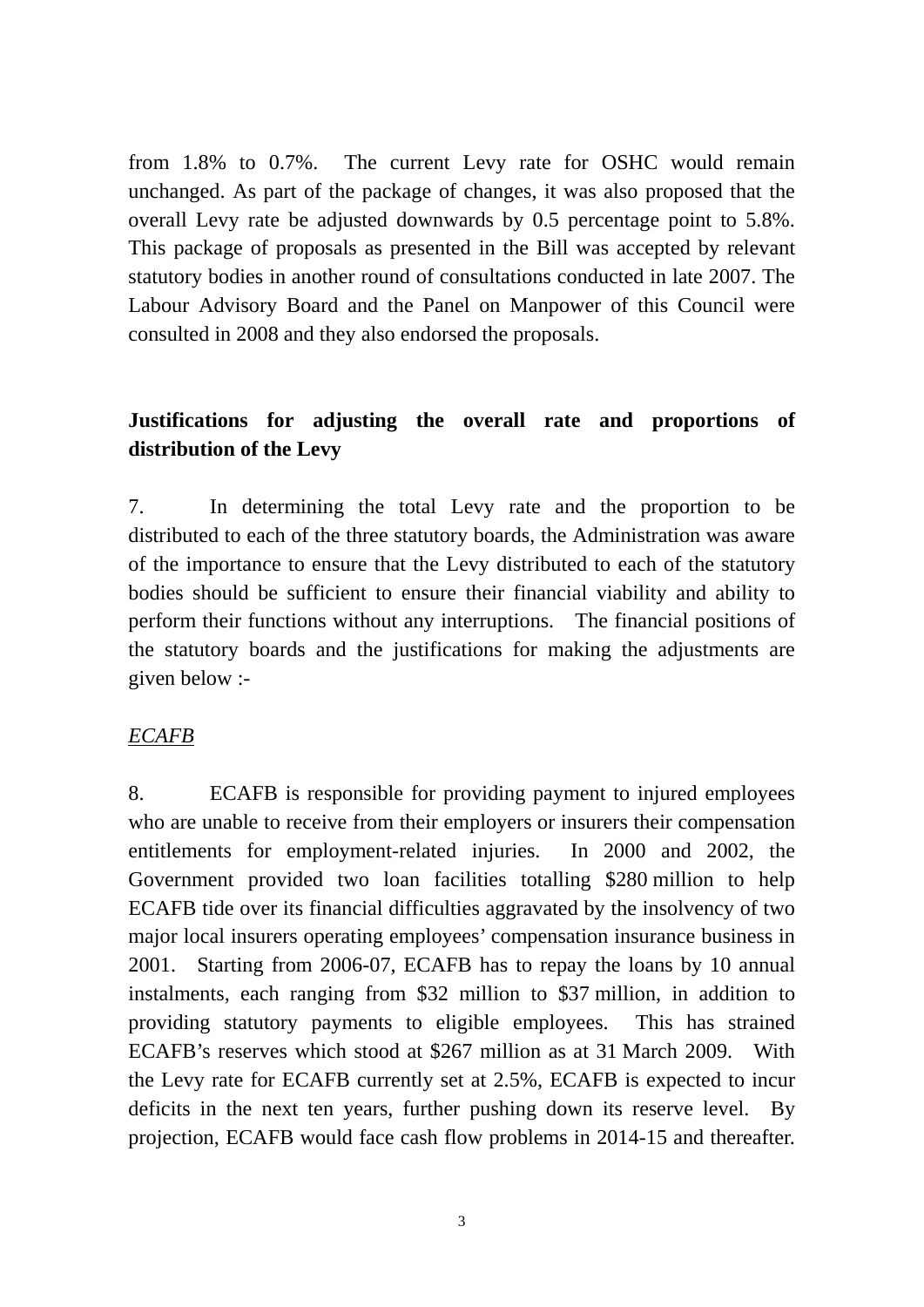To ensure the long-term financial viability of ECAFB and its continued ability to provide statutory payments for employees, there is a need to increase the proportion of the Levy to be distributed to ECAFB from 2.5% to 3.1% to increase its operating income.

## *ODCB*

9. ODCB provides compensation and reimburses expenses incurred in purchasing, repairing and replacing hearing assistive devices to those persons with occupational deafness owing to employment in specified noisy occupations. ODCB has been in operation for over ten years. The number of applications for compensation and the amount of compensation paid on an annual basis has more or less stabilised. With the restructuring of the Hong Kong economy, noisy occupations in the manufacturing sector have been dwindling. Together with the strengthening of noise control measures in noisy occupations and the stepping up of publicity efforts on hearing conservation, it is likely that new cases of occupational deafness would broadly remain at the present level.

10. As at 31 March 2009, ODCB has accumulated a healthy reserve of \$519.3 million. In the past five years, on average it spent \$18.8 million annually and had an operating surplus of \$33.2 million per year. At the current Levy rate of 1.8%, ODCB will continue to accumulate surplus. If the three improvement items proposed in the Bill are implemented, ODCB is estimated to have an additional annual expenditure of about \$13 million. Given its accumulated fund balance, the additional expenditure can still be comfortably absorbed by ODCB at the proposed Levy rate of 0.7%.

### *OSHC*

11. OSHC promotes safety and health at work. Its financial position has all along been sound. Its annual expenditure is dependent on its planned level of promotional and educational activities. During the past years, OSHC has been able to effectively perform its functions at the current Levy rate of 2%.

4